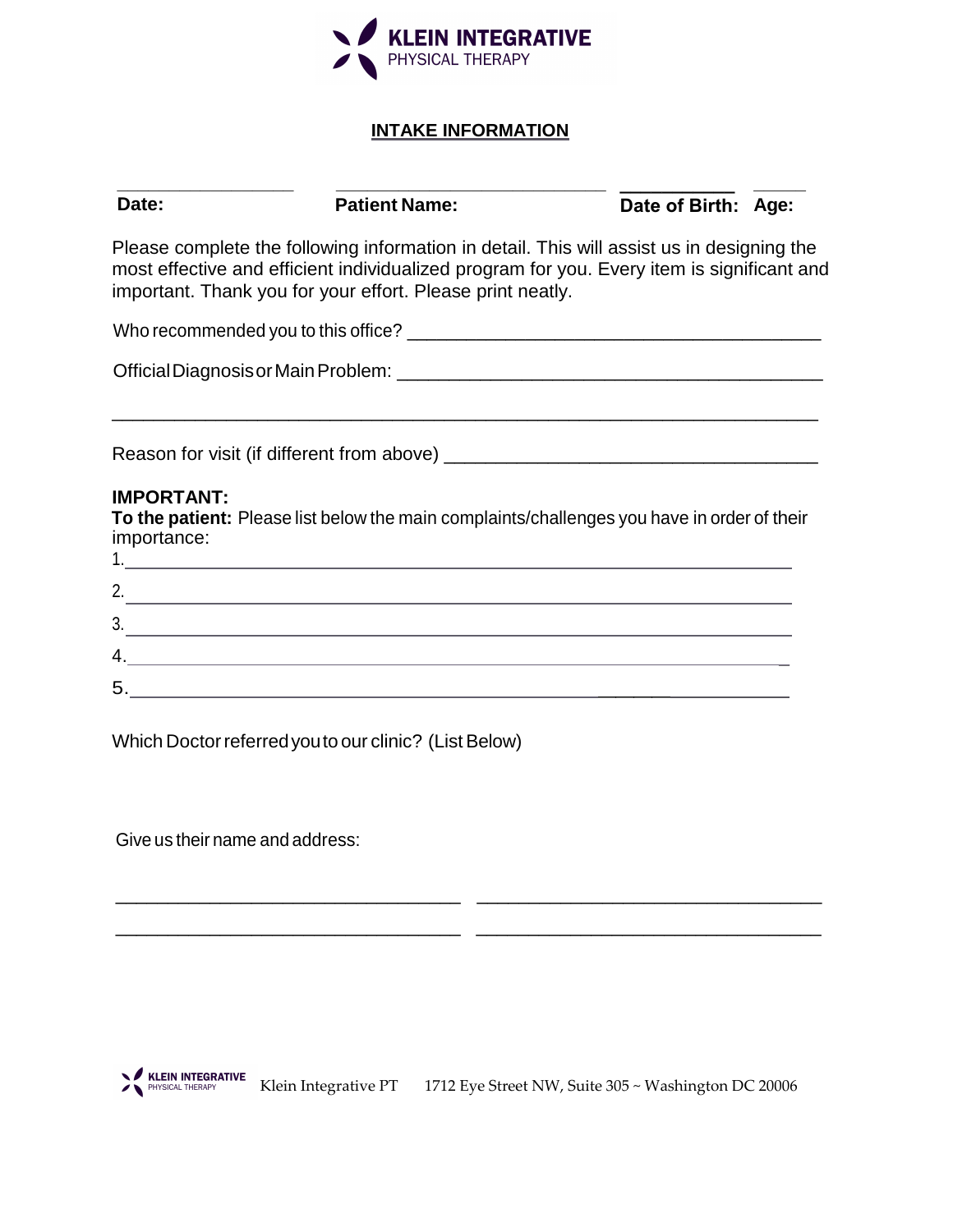### **Please report all current areas of pain and the usual range of pain (0 no pain, 10 excruciating/debilitating pain).**

## **RANGES OF PAIN**: (For Example √ Head 4-7)

| □ Head                    | □ Right Lower Arm    | □ Right Front Thigh     |
|---------------------------|----------------------|-------------------------|
| $\Box$ Face               | □ Left Lower Arm     | □ Left Front Thigh      |
| $\Box$ Jaw                | $\Box$ Right Wrist   | $\Box$ Right Back Thigh |
| $\Box$ Front of Neck      | □ Left Wrist         | □ Left Back Thigh       |
| $\Box$ Back of Neck       | $\Box$ Right Fingers | $\Box$ Right Knee       |
| $\Box$ Right Side of Neck | □ Left Fingers       | $\Box$ Left Knee        |
| □ Left Side of Neck       | □ Upper Back         | $\Box$ Right Shin       |
| □ Right Shoulder          | □ Chest/Rib Cage     | □ Left Shin             |
| □ Left Shoulder           | □ Abdomen            | $\Box$ Right Foot       |
| □ Right Upper Arm         | $\Box$ Low Back      | $\Box$ Left Foot        |
| □ Left Upper Arm          | $\Box$ Buttocks      |                         |
| $\Box$ Right Elbow        | $\Box$ Right Hip     |                         |
| $\Box$ Left Elbow         | $\Box$ Left Hip      |                         |

### **Please indicate what makes your pain worse:**

| Lying Down Latting Latending Laten Walking Lativing Latenning Latending     |  |  |  |
|-----------------------------------------------------------------------------|--|--|--|
| _Time of Day __Too Much Activity __Bending __Reaching __Lifting __Squatting |  |  |  |
| <b>Kneeling Too Little Activity Cother (Specify):</b>                       |  |  |  |

\_\_\_\_\_\_\_\_\_\_\_\_\_\_\_\_\_\_\_\_\_\_\_\_\_\_\_\_\_\_\_\_\_\_\_\_\_\_\_\_\_\_\_\_\_\_\_\_\_\_\_\_\_\_\_\_\_\_\_\_\_\_\_\_\_\_\_\_\_\_

## **What makes your pain decrease?** (Explain):

| Lying Down Lastting Latanding Lataking Lativing Latanning Lating                 |  |  |  |
|----------------------------------------------------------------------------------|--|--|--|
| __Time of Day __Too Much Activity __Bending __Reaching __Lifting __Squatting     |  |  |  |
| __Kneeling __Too Little Activity __Other (Specify): ____________________________ |  |  |  |

\_\_\_\_\_\_\_\_\_\_\_\_\_\_\_\_\_\_\_\_\_\_\_\_\_\_\_\_\_\_\_\_\_\_\_\_\_\_\_\_\_\_\_\_\_\_\_\_\_\_\_\_\_\_\_\_\_\_\_\_\_\_\_\_\_\_\_\_\_\_

\_\_\_\_\_\_\_\_\_\_\_\_\_\_\_\_\_\_\_\_\_\_\_\_\_\_\_\_\_\_\_\_\_\_\_\_\_\_\_\_\_\_\_\_\_\_\_\_\_\_\_\_\_\_\_\_\_\_\_\_\_\_\_\_\_\_\_\_\_\_

\_\_\_\_\_\_\_\_\_\_\_\_\_\_\_\_\_\_\_\_\_\_\_\_\_\_\_\_\_\_\_\_\_\_\_\_\_\_\_\_\_\_\_\_\_\_\_\_\_\_\_\_\_\_\_\_\_\_\_\_\_\_\_\_\_\_\_\_\_\_

\_\_\_\_\_\_\_\_\_\_\_\_\_\_\_\_\_\_\_\_\_\_\_\_\_\_\_\_\_\_\_\_\_\_\_\_\_\_\_\_\_\_\_\_\_\_\_\_\_\_\_\_\_\_\_\_\_\_\_\_\_\_\_\_\_\_\_\_\_\_

# **When did your pain begin?** (Weeks, Months, Years ago)?

| At Birth? | Date: |  |
|-----------|-------|--|
|-----------|-------|--|

**Was your onset of pain sudden? Gradual?** Explain (if necessary):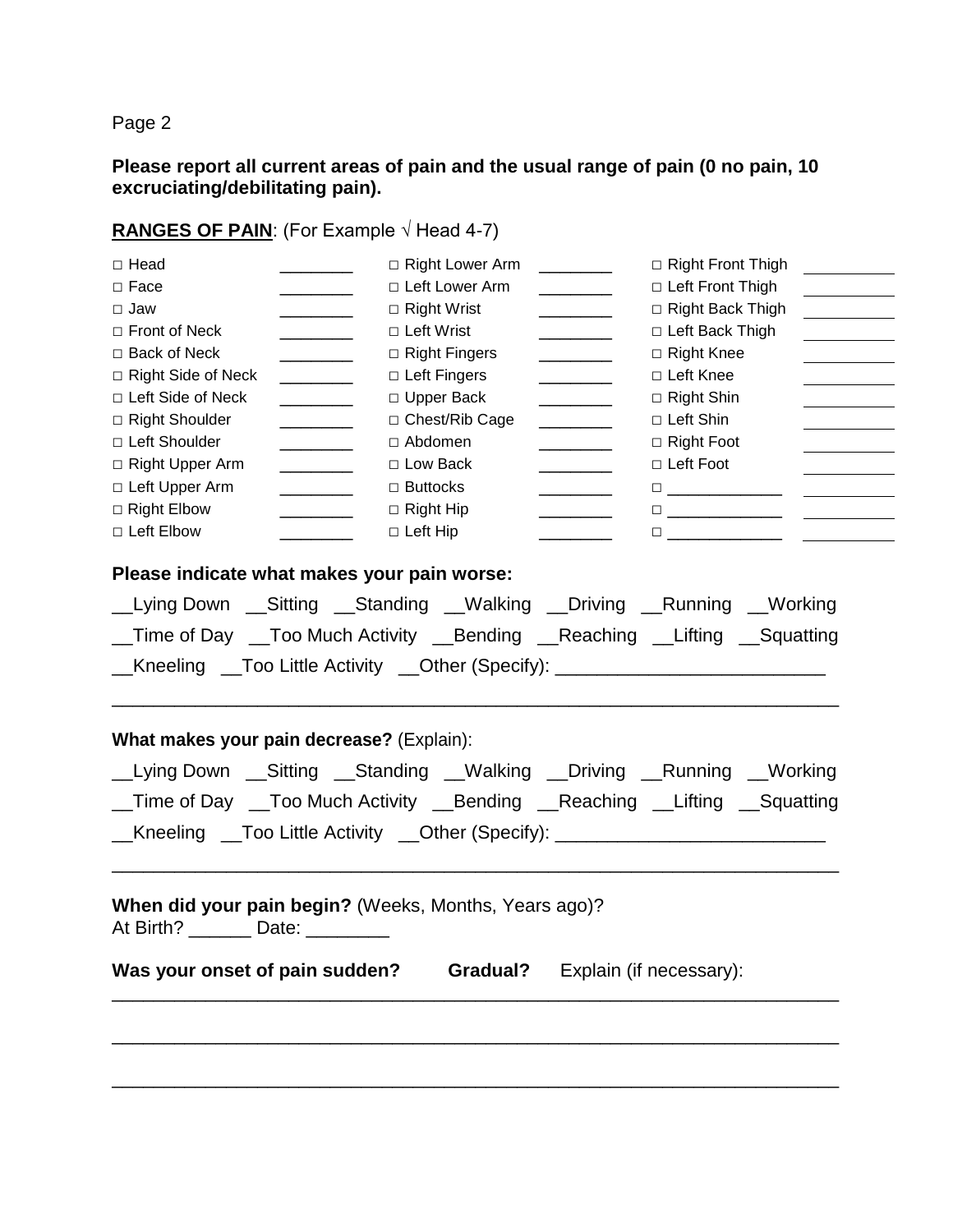**Pain Diagram:** Please shade in all areas of pain. Be as thorough and specific as possible.



**Therapist:** Please put this page in the patient's chart.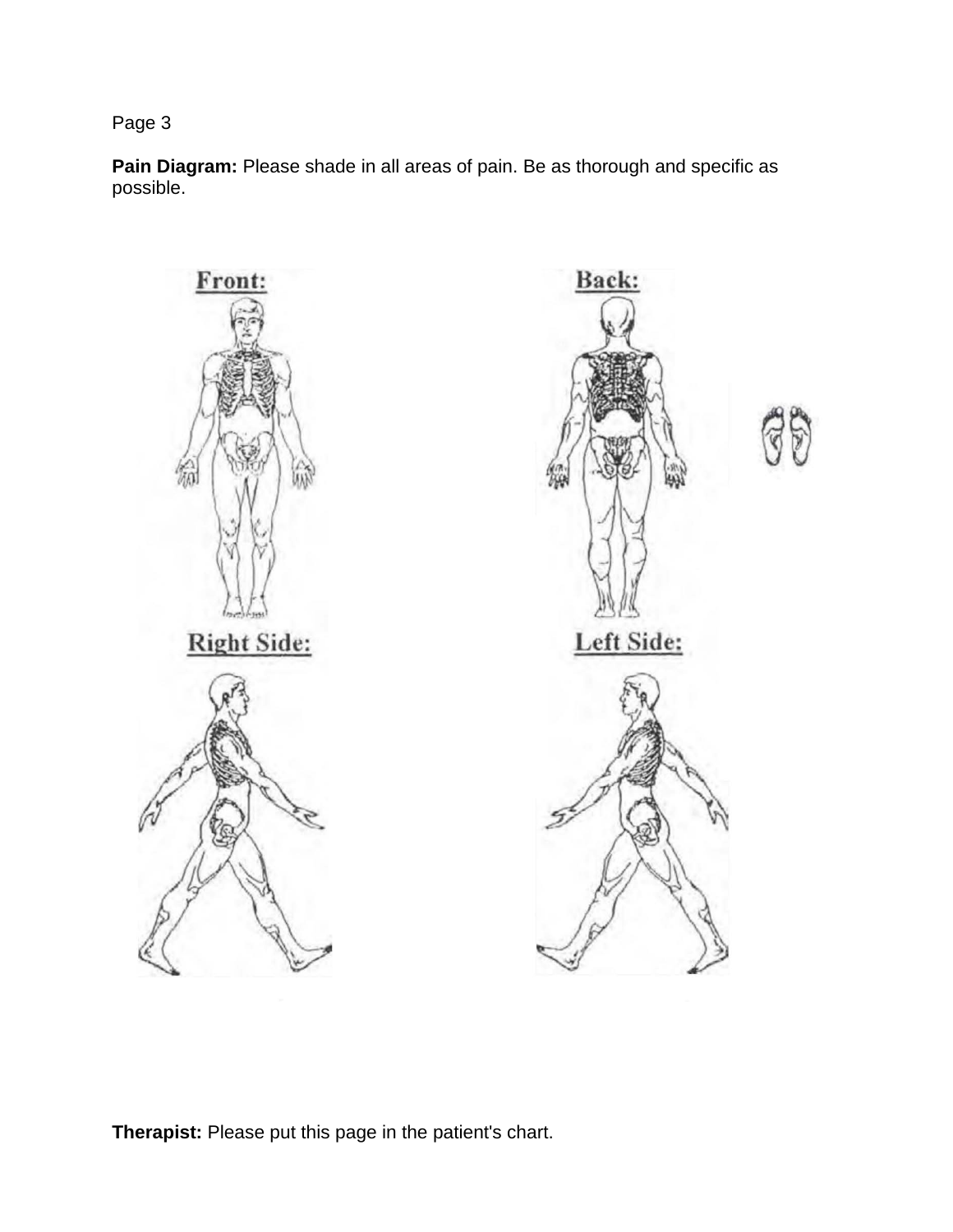**Paresthesia:** Please check the following areas of "funny feeling" (tingling, burning, pins and needles, etc.)

| $\Box$ Head               | $\Box$ Right Lower Arm | $\Box$ Right Front Thigh |  |
|---------------------------|------------------------|--------------------------|--|
| $\Box$ Face               | □ Left Lower Arm       | □ Left Front Thigh       |  |
| $\square$ Jaw             | $\Box$ Right Wrist     | $\Box$ Right Back Thigh  |  |
| $\Box$ Front of Neck      | $\Box$ Left Wrist      | $\Box$ Left Back Thigh   |  |
| $\Box$ Back of Neck       | $\Box$ Right Fingers   | $\Box$ Right Knee        |  |
| $\Box$ Right Side of Neck | □ Left Fingers         | □ Left Knee              |  |
| □ Left Side of Neck       | $\Box$ Upper Back      | $\Box$ Right Shin        |  |
| □ Right Shoulder          | $\Box$ Chest/Rib Cage  | □ Left Shin              |  |
| □ Left Shoulder           | $\Box$ Abdomen         | $\Box$ Right Foot        |  |
| □ Right Upper Arm         | $\Box$ Low Back        | $\Box$ Left Foot         |  |
| □ Left Upper Arm          | $\Box$ Buttocks        | H                        |  |
| $\Box$ Right Elbow        | $\Box$ Right Hip       |                          |  |
| $\Box$ Left Elbow         | $\Box$ Left Hip        | П                        |  |

**Paresthesia Diagram:** Please shade in all areas of "funny feeling" (tingling, burning, pins and needles, etc.)



Therapist: Please place this page in the patient's chart.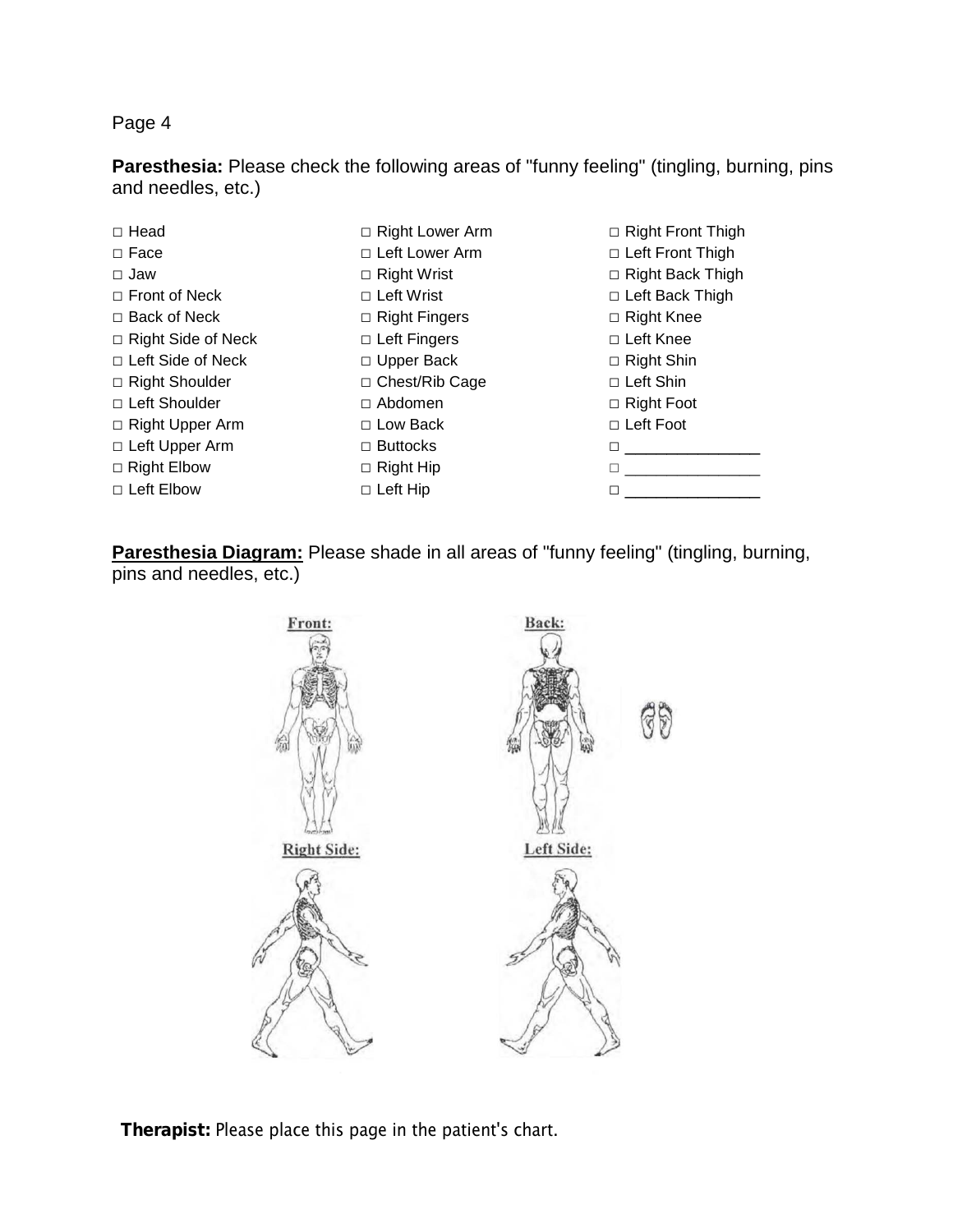## **Patient Name: \_\_\_\_\_\_\_\_\_\_\_\_\_\_\_\_\_\_\_\_**

# **Please tell us about your symptoms by checking the appropriate areas:**

|                                   | <b>Frequency</b>  |              |                 |             | <b>Severity</b> |               |  |
|-----------------------------------|-------------------|--------------|-----------------|-------------|-----------------|---------------|--|
|                                   | <b>Occasional</b> | <b>Often</b> | <b>Constant</b> | <b>Mild</b> | <b>Moderate</b> | <b>Severe</b> |  |
| Dizziness, Light-headed           |                   |              |                 |             |                 |               |  |
| Pass out easily (faint)           |                   |              |                 |             |                 |               |  |
| Decreased concentration/          |                   |              |                 |             |                 |               |  |
| attention                         |                   |              |                 |             |                 |               |  |
| Short term memory loss            |                   |              |                 |             |                 |               |  |
| Slurred speech                    |                   |              |                 |             |                 |               |  |
| Balance or coordination           |                   |              |                 |             |                 |               |  |
| problems                          |                   |              |                 |             |                 |               |  |
| <b>Headaches</b>                  |                   |              |                 |             |                 |               |  |
| Nausea                            |                   |              |                 |             |                 |               |  |
| Indigestion                       |                   |              |                 |             |                 |               |  |
| Difficulty swallowing             |                   |              |                 |             |                 |               |  |
| Ears: ringing, stuffy,<br>painful |                   |              |                 |             |                 |               |  |
| Vision: blurring, burning,        |                   |              |                 |             |                 |               |  |
| aching, pressure, change,         |                   |              |                 |             |                 |               |  |
| double                            |                   |              |                 |             |                 |               |  |
| Drooping eyelid or any            |                   |              |                 |             |                 |               |  |
| changes in your pupils            |                   |              |                 |             |                 |               |  |
| Allergies                         |                   |              |                 |             |                 |               |  |
| Sinus problems                    |                   |              |                 |             |                 |               |  |
| Nagging cough,                    |                   |              |                 |             |                 |               |  |
| hoarseness<br><b>Chest Pain</b>   |                   |              |                 |             |                 |               |  |
|                                   |                   |              |                 |             |                 |               |  |
| Cold hands                        |                   |              |                 |             |                 |               |  |
| Cold feet                         |                   |              |                 |             |                 |               |  |
| Bowel problems                    |                   |              |                 |             |                 |               |  |
| Unusual bleeding or<br>discharge  |                   |              |                 |             |                 |               |  |
| Sexual function problems          |                   |              |                 |             |                 |               |  |
| Change in any wart or<br>mole     |                   |              |                 |             |                 |               |  |
| Sore that does not heal           |                   |              |                 |             |                 |               |  |
| Thickening in your                |                   |              |                 |             |                 |               |  |
| breast/elsewhere                  |                   |              |                 |             |                 |               |  |
| Snore                             |                   |              |                 |             |                 |               |  |
| Pain wakes you from a             |                   |              |                 |             |                 |               |  |
| sound sleep                       |                   |              |                 |             |                 |               |  |
| Night sweats                      |                   |              |                 |             |                 |               |  |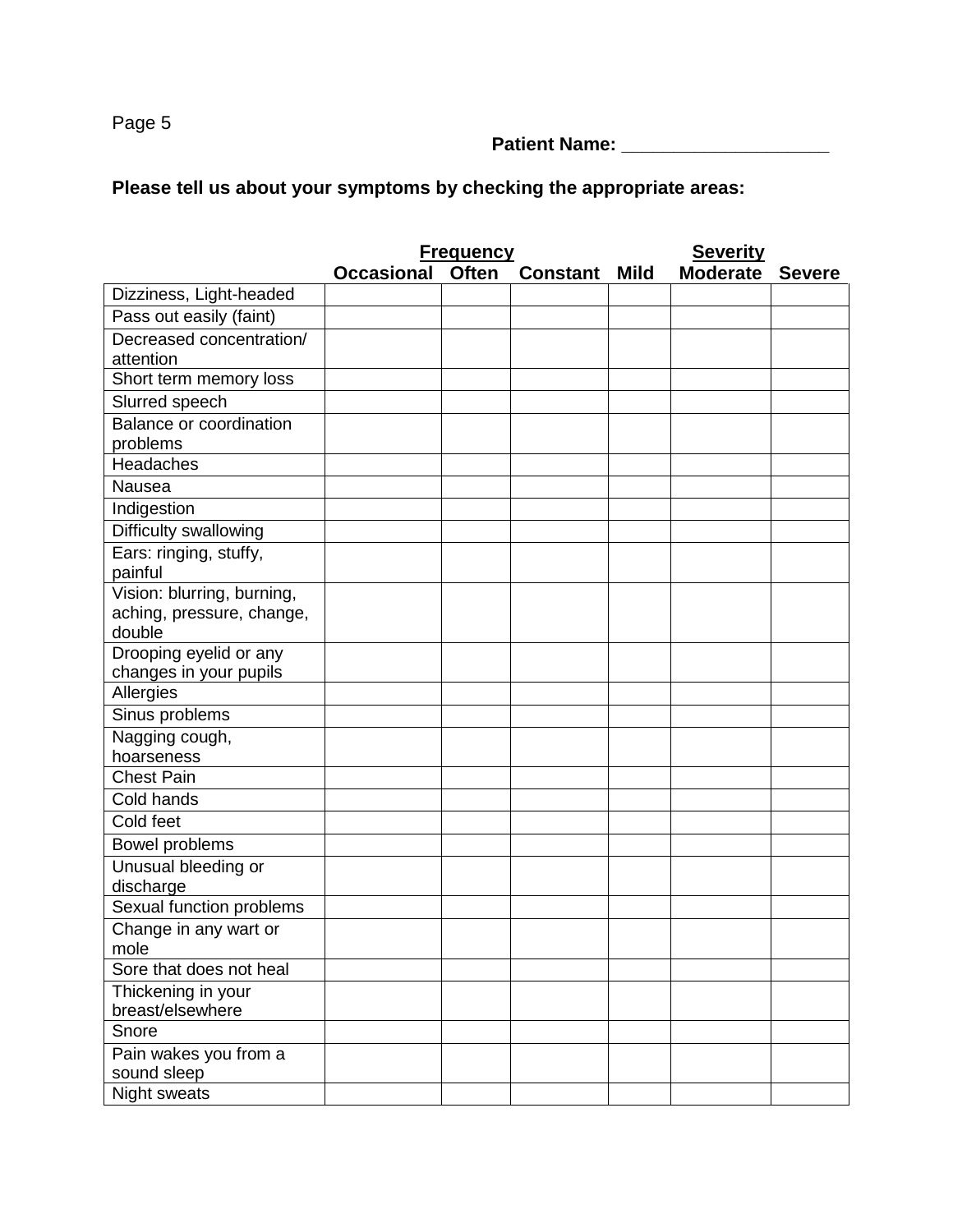**Function:** Activities of daily living are compromised as follows:

| <b>Bed Activities:</b>                    | $\Box$ Lying on stomach is<br>$\Box$ Lying on back is<br>$\Box$ Lying on right side is $\Box$ Painful<br>$\Box$ Lying on left side is $\Box$ Painful<br>$\Box$ Rolling over in bed is | □ Painful<br>terricionale di Painful<br>□ Painful                                | $\Box$ Difficult<br>$\Box$ Difficult<br>$\Box$ Difficult<br>$\Box$ Difficult<br>$\Box$ Difficult | □ Not Possible<br>□ Not Possible<br>□ Not Possible<br>□ Not Possible<br>□ Not Possible |
|-------------------------------------------|---------------------------------------------------------------------------------------------------------------------------------------------------------------------------------------|----------------------------------------------------------------------------------|--------------------------------------------------------------------------------------------------|----------------------------------------------------------------------------------------|
| <b>Transfer Activities:</b>               | $\Box$ Lying to sit is<br>$\Box$ Sit to lying is<br>$\Box$ Sit to stand is                                                                                                            | □ Painful<br>□ Painful                                                           | □ Difficult<br>□ Painful   □ Difficult<br>$\Box$ Difficult                                       | □ Not Possible<br>□ Not Possible<br>□ Not Possible                                     |
| <b>Standing is:</b>                       |                                                                                                                                                                                       | □ Painful □ Difficult □ Not Possible<br>Present standing tolerance: min/hours    |                                                                                                  |                                                                                        |
| <b>Sitting is:</b>                        |                                                                                                                                                                                       | □ Painful      □ Difficult<br>Present sitting tolerance: min/hours               | □ Not Possible                                                                                   |                                                                                        |
| Driving is:                               | $\Box$ Painful                                                                                                                                                                        | $\Box$ Difficult<br>Present driving tolerance: min/hours                         | □ Not Possible                                                                                   |                                                                                        |
| Sitting in a car is:                      |                                                                                                                                                                                       | □ Painful □ Difficult □ Not Possible<br>Present car sitting tolerance: min/hours |                                                                                                  |                                                                                        |
| <b>Walking is:</b>                        |                                                                                                                                                                                       | □ Painful □ Difficult □ Not Possible<br>Present walking tolerance: _             | min/hours                                                                                        |                                                                                        |
| <b>Running is:</b>                        |                                                                                                                                                                                       | □ Painful      □ Difficult<br>Present running tolerance:                         | □ Not Possible<br>min/hours                                                                      |                                                                                        |
| <b>Work is:</b>                           |                                                                                                                                                                                       | Present work tolerance:                                                          | □ Painful □ Difficult □ Not Possible<br>min/hours                                                |                                                                                        |
| <b>Stairs are:</b>                        | $\Box$ Painful<br>Present stair tolerance:                                                                                                                                            | $\Box$ Difficult                                                                 | □ Not Possible<br>min/hours                                                                      |                                                                                        |
| <b>Bending and lifting activites are:</b> |                                                                                                                                                                                       | □ Difficult<br>□ Painful                                                         | □ Not Possible                                                                                   |                                                                                        |
| Reaching activities (with arms) are:      |                                                                                                                                                                                       | □ Painful<br>$\Box$ Difficult                                                    | □ Not Possible                                                                                   |                                                                                        |
| Sport and leisure activities are:         |                                                                                                                                                                                       | □ Compromised                                                                    | □ Not Possible                                                                                   |                                                                                        |
|                                           | All activites/ADL's are performed despite                                                                                                                                             | $\Box$ fatigue<br>$\Box$ pain<br>$\Box$ headaches                                |                                                                                                  | $\Box$ lack of energy                                                                  |
| Other:                                    |                                                                                                                                                                                       | $\Box$ painful                                                                   |                                                                                                  | $\Box$ lack of energy                                                                  |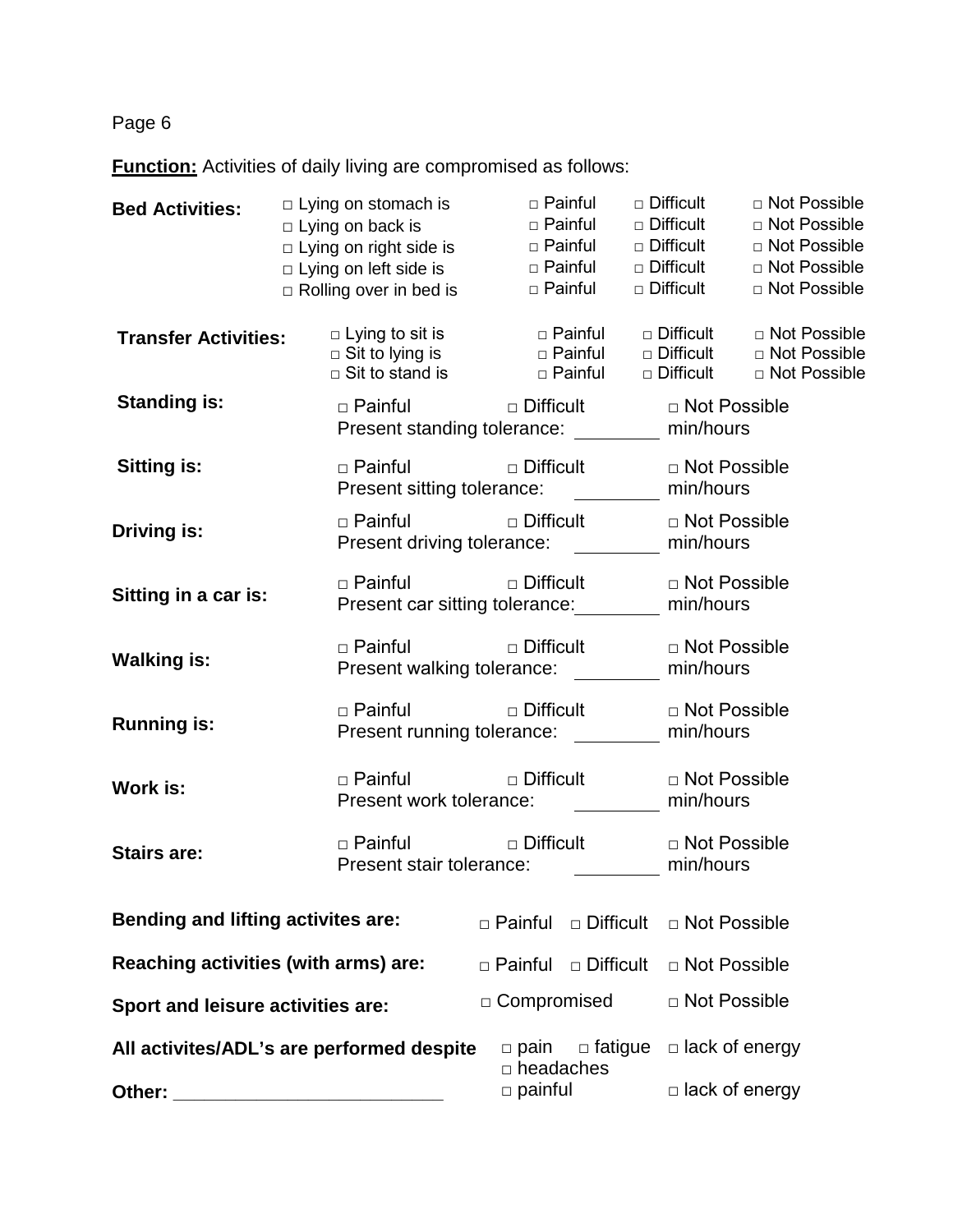| How many hours per day (in 24 hours) do you spend in bed? ______________________                                                                                       |                        |                       |
|------------------------------------------------------------------------------------------------------------------------------------------------------------------------|------------------------|-----------------------|
| How would you consider your present level of activity? __Poor ___ Fair ___Good                                                                                         |                        |                       |
|                                                                                                                                                                        |                        |                       |
| <b>Work/Occupation:</b>                                                                                                                                                |                        |                       |
| Please indicate the hours you spend at work per week: __________________________                                                                                       |                        |                       |
| Or                                                                                                                                                                     |                        |                       |
| If you are currently not working, how long have you not worked? _________                                                                                              |                        |                       |
|                                                                                                                                                                        |                        |                       |
| Are you a full-time homemaker?<br>□ Yes                                                                                                                                | $\Box$ No              |                       |
| Hours per week spent working at a paying job                                                                                                                           | Before pain/disability | After pain/disability |
| Hours per week spent doing household chores                                                                                                                            |                        |                       |
| Hours per week spent doing a volunteer job                                                                                                                             |                        |                       |
| Are you presently receiving compensation (disability insurance)?<br>If not, are you considering, or have you applied for compensation of any kind? _____               |                        | ⊡Yes<br>$\Box$ No     |
| If you anticipate returning to work, when do you hope to do so? ________________                                                                                       |                        |                       |
| Please describe how your present living situation is different from the way it was<br>before you experienced pain/disability problems: _______________________________ |                        |                       |
|                                                                                                                                                                        |                        |                       |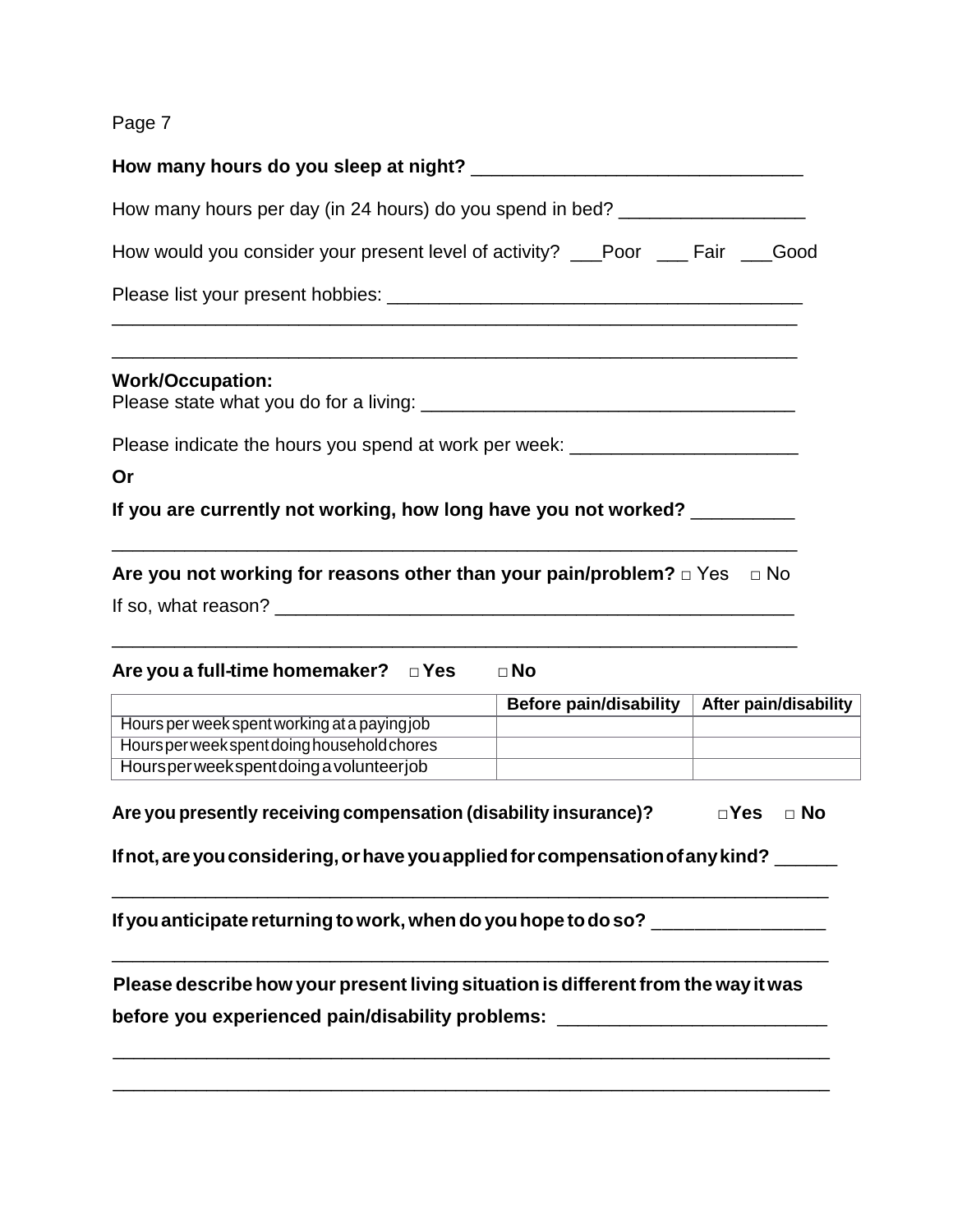## **Current Assistive Devices:**

| Cane                              | $\sqcap$ Yes | $\sqcap$ No |
|-----------------------------------|--------------|-------------|
| Walker                            | $\Box$ Yes   | $\Box$ No   |
| <b>Manual Wheelchair</b>          | $\Box$ Yes   | $\sqcap$ No |
| <b>Motorized Wheelchair</b>       | $\sqcap$ Yes | ⊓ No        |
| <b>Corrective Lenses/ Glasses</b> | $\sqcap$ Yes | ⊓ No        |
| <b>Hearing Aids</b>               | $\sqcap$ Yes | ⊓ No        |
| <b>Dentures</b>                   | $\sqcap$ Yes | ⊓ No        |
| <b>Prosthetics</b>                | $\sqcap$ Yes | ⊓ No        |
| <b>Shunts</b>                     | $\sqcap$ Yes | ⊓ No        |
| Pacemaker                         | $\sqcap$ Yes | $\sqcap$ No |
| Insulin Pump                      | $\Box$ Yes   | ⊓ No        |
| <b>Baclofen Pump</b>              | □ Yes        | $\Box$ No   |
| Other:                            | ⊓ Yes        | □ No        |

## **Present Home Environment:**

| Stairs, no railing      | □ Yes | $\Box$ No   |
|-------------------------|-------|-------------|
| Stairs, railing         | □ Yes | $\sqcap$ No |
| Ramps                   | □ Yes | $\sqcap$ No |
| Elevator Uneven Terrain | □ Yes | $\sqcap$ No |
| Bathroom modifications  | □ Yes | $\Box$ No   |
| Any other obstacles:    |       |             |

## **Current and Past Medical History:**

| D Alzheimer's Disease <b>Disease Disease Disease Disease and Disease and Disease and Disease and Disease and Disease and Disease and Disease and Disease and Disease and Disease and Disease and Disease and Disease and D</b> |
|--------------------------------------------------------------------------------------------------------------------------------------------------------------------------------------------------------------------------------|
|                                                                                                                                                                                                                                |
|                                                                                                                                                                                                                                |
|                                                                                                                                                                                                                                |
|                                                                                                                                                                                                                                |
|                                                                                                                                                                                                                                |
|                                                                                                                                                                                                                                |
|                                                                                                                                                                                                                                |
|                                                                                                                                                                                                                                |
|                                                                                                                                                                                                                                |
|                                                                                                                                                                                                                                |
|                                                                                                                                                                                                                                |
|                                                                                                                                                                                                                                |
|                                                                                                                                                                                                                                |
|                                                                                                                                                                                                                                |

\_\_\_\_\_\_\_\_\_\_\_\_\_\_\_\_\_\_\_\_\_\_\_\_\_\_\_\_\_\_\_\_\_\_\_\_\_\_\_\_\_\_\_\_\_\_\_\_\_\_\_\_\_\_\_\_\_\_\_\_\_\_\_\_\_\_\_\_\_\_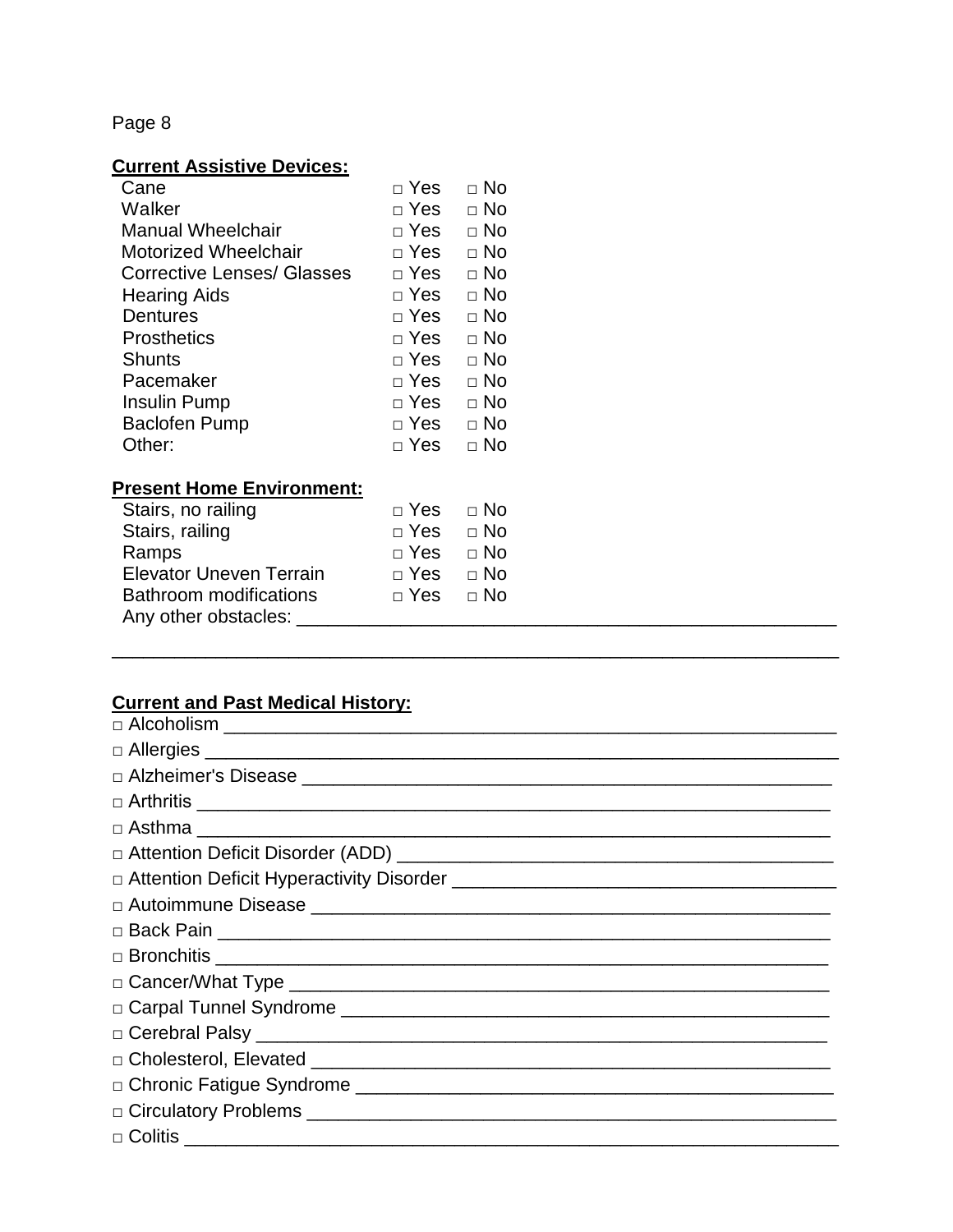| □ Headaches/Frequency: _________Duration: _________ Intensity Range 0-10: ______                                                                                                                                               |  |
|--------------------------------------------------------------------------------------------------------------------------------------------------------------------------------------------------------------------------------|--|
|                                                                                                                                                                                                                                |  |
|                                                                                                                                                                                                                                |  |
|                                                                                                                                                                                                                                |  |
|                                                                                                                                                                                                                                |  |
|                                                                                                                                                                                                                                |  |
|                                                                                                                                                                                                                                |  |
|                                                                                                                                                                                                                                |  |
|                                                                                                                                                                                                                                |  |
|                                                                                                                                                                                                                                |  |
|                                                                                                                                                                                                                                |  |
|                                                                                                                                                                                                                                |  |
|                                                                                                                                                                                                                                |  |
| □ Migraine Headaches/Frequency: ______Duration: ___ Intensity Range 0-10: ______                                                                                                                                               |  |
| $\Box$ Mononucleosis                                                                                                                                                                                                           |  |
|                                                                                                                                                                                                                                |  |
|                                                                                                                                                                                                                                |  |
| $\Box$ Obesity $\Box$                                                                                                                                                                                                          |  |
|                                                                                                                                                                                                                                |  |
|                                                                                                                                                                                                                                |  |
|                                                                                                                                                                                                                                |  |
|                                                                                                                                                                                                                                |  |
|                                                                                                                                                                                                                                |  |
|                                                                                                                                                                                                                                |  |
| D Rheumatoid Arthritis <b>Communication and Communication</b> and Rheumatoid Arthritis                                                                                                                                         |  |
| Discussional Affective Disorder [1984] [1984] [1984] [1984] [1984] [1984] [1984] [1984] [1984] [1984] [1984] [1984] [1984] [1984] [1984] [1984] [1984] [1984] [1984] [1984] [1984] [1984] [1984] [1984] [1984] [1984] [1984] [ |  |
|                                                                                                                                                                                                                                |  |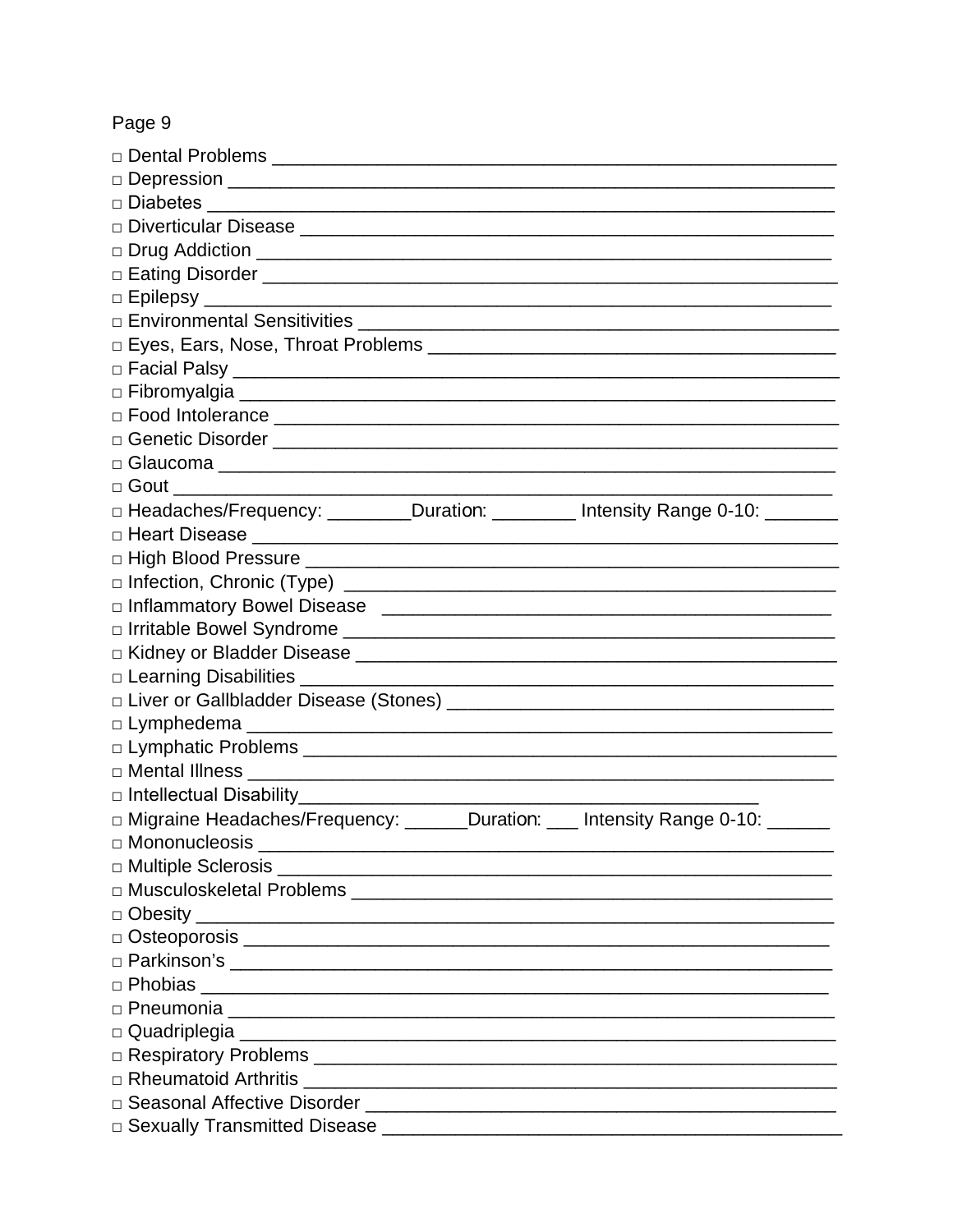| D Varicose Veins <b>Constanting Constanting Constanting Constanting Constanting Constanting Constanting Constanting Constanting Constanting Constanting Constanting Constanting Constanting Constanting Constanting Constanting </b> |
|--------------------------------------------------------------------------------------------------------------------------------------------------------------------------------------------------------------------------------------|
|                                                                                                                                                                                                                                      |
|                                                                                                                                                                                                                                      |
|                                                                                                                                                                                                                                      |
| <b>Medical (Men):</b>                                                                                                                                                                                                                |
|                                                                                                                                                                                                                                      |
|                                                                                                                                                                                                                                      |
|                                                                                                                                                                                                                                      |
|                                                                                                                                                                                                                                      |
|                                                                                                                                                                                                                                      |
|                                                                                                                                                                                                                                      |
|                                                                                                                                                                                                                                      |
| <b>Medical (Women):</b>                                                                                                                                                                                                              |
|                                                                                                                                                                                                                                      |
|                                                                                                                                                                                                                                      |
|                                                                                                                                                                                                                                      |
|                                                                                                                                                                                                                                      |
|                                                                                                                                                                                                                                      |
|                                                                                                                                                                                                                                      |
| $\Box$ Infertility $\Box$                                                                                                                                                                                                            |
|                                                                                                                                                                                                                                      |
|                                                                                                                                                                                                                                      |
|                                                                                                                                                                                                                                      |
|                                                                                                                                                                                                                                      |
|                                                                                                                                                                                                                                      |
|                                                                                                                                                                                                                                      |
|                                                                                                                                                                                                                                      |
| $\Box$ Other                                                                                                                                                                                                                         |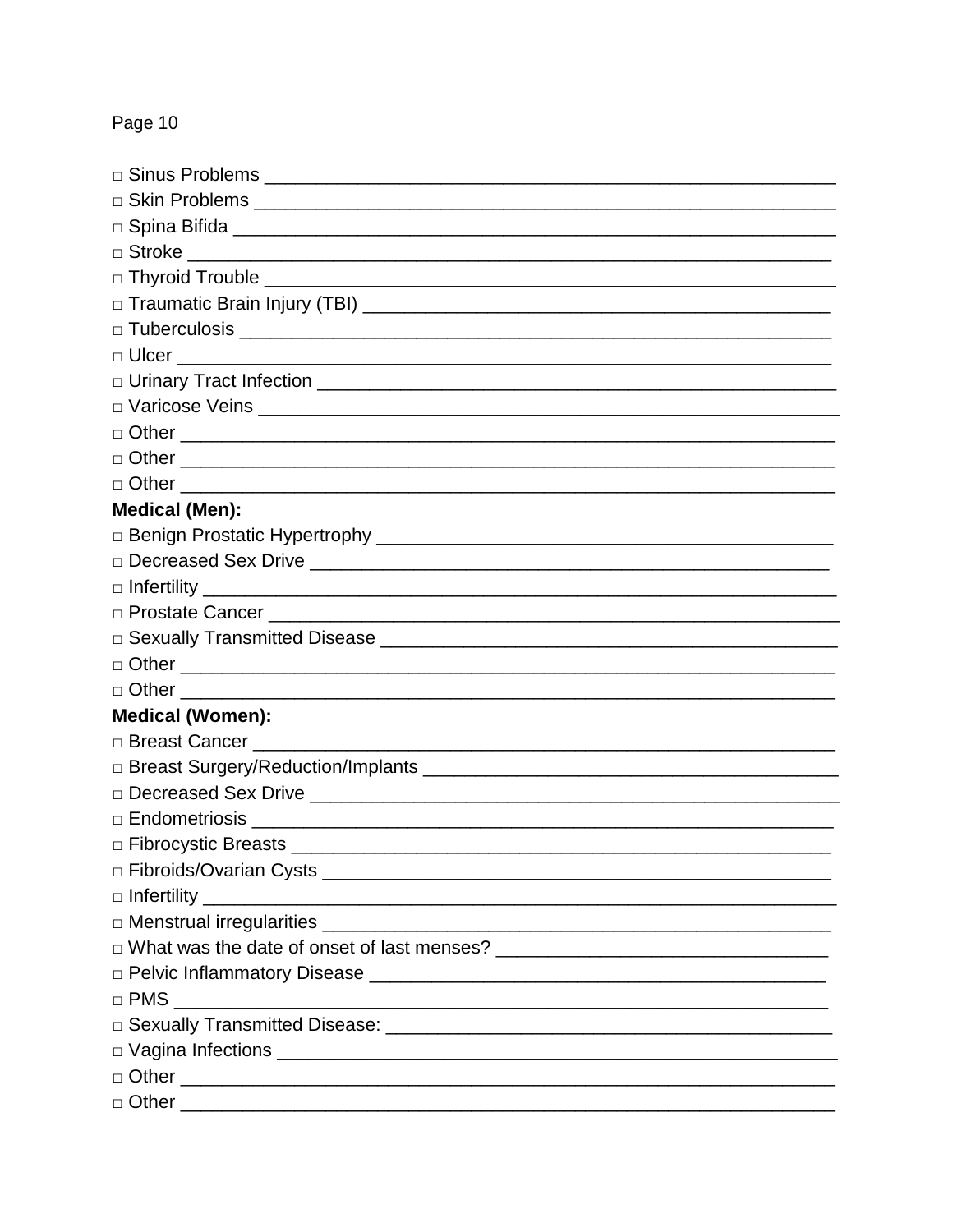| List all trauma and when it occurred (All trauma, accidents injuries are important, not |  |  |  |
|-----------------------------------------------------------------------------------------|--|--|--|
| just recent ones.):                                                                     |  |  |  |

List any operations you have undergone and dates (approximately): \_\_\_\_\_\_\_\_\_\_

| List any hospitalizations and dates (approximately): ___________________________ |                                              |                      |  |
|----------------------------------------------------------------------------------|----------------------------------------------|----------------------|--|
|                                                                                  |                                              |                      |  |
|                                                                                  |                                              |                      |  |
| Did you become ill?                                                              | $\Box$ Yes $\Box$ No                         |                      |  |
| When have you traveled out of the country?                                       |                                              |                      |  |
| Did this require inoculation?<br>Did you become ill?                             | $\Box$ Yes $\Box$ No<br>$\Box$ Yes $\Box$ No |                      |  |
| Are you losing weight without trying?                                            |                                              | $\Box$ Yes $\Box$ No |  |
| Are you coughing up blood or noticing it in your stool or urine?                 |                                              | $\Box$ Yes $\Box$ No |  |
| Have you lost consciousness or had double vision recently?                       |                                              | $\Box$ Yes $\Box$ No |  |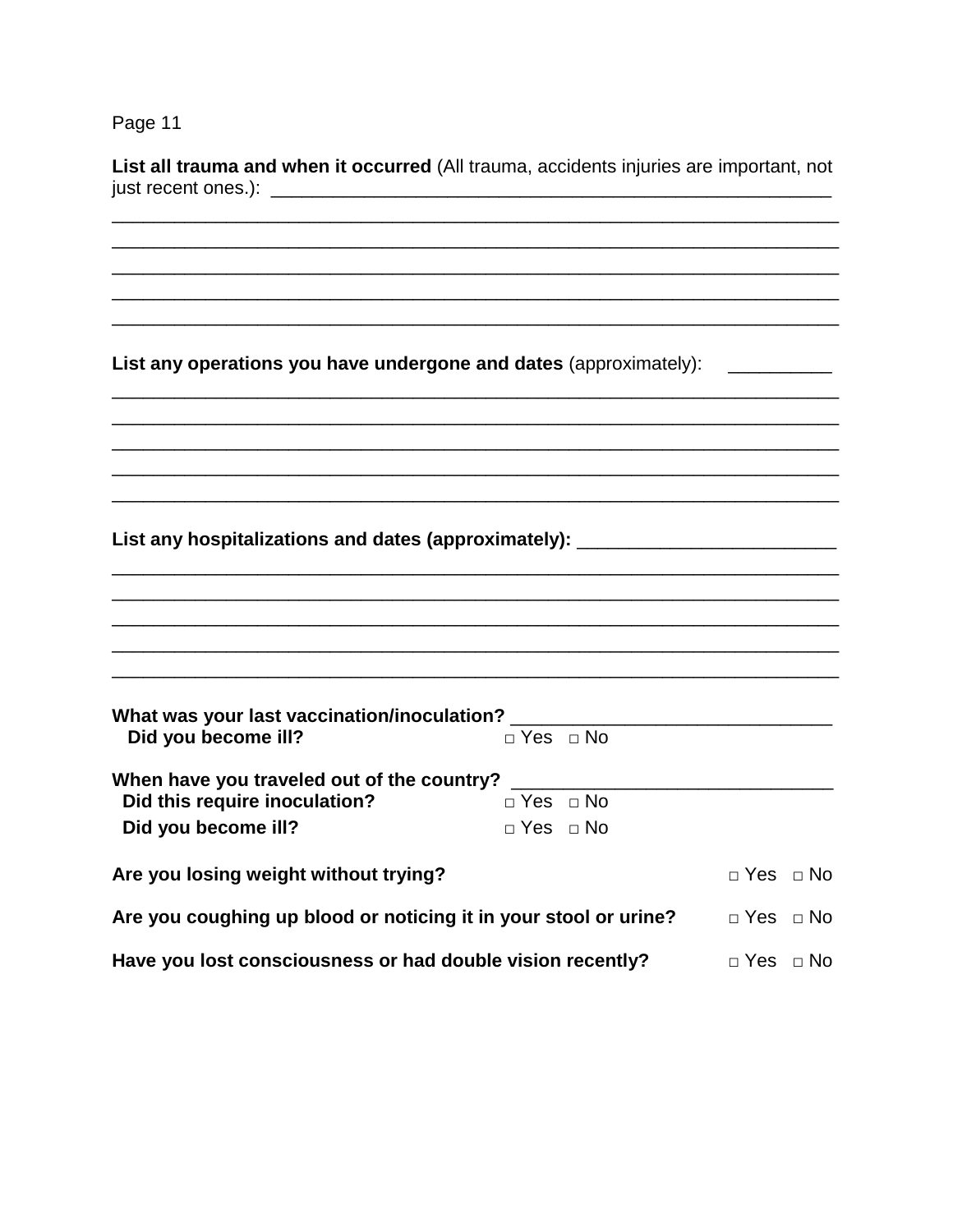#### **Family Health History:**

| □ Alcoholism ________________________________                                                                                       |
|-------------------------------------------------------------------------------------------------------------------------------------|
|                                                                                                                                     |
|                                                                                                                                     |
|                                                                                                                                     |
|                                                                                                                                     |
|                                                                                                                                     |
|                                                                                                                                     |
|                                                                                                                                     |
|                                                                                                                                     |
|                                                                                                                                     |
|                                                                                                                                     |
|                                                                                                                                     |
|                                                                                                                                     |
|                                                                                                                                     |
|                                                                                                                                     |
| □ Mental Illness                                                                                                                    |
|                                                                                                                                     |
| □ Migraine Headaches _________________<br>the control of the control of the control of the control of the control of the control of |
| □ Neurological Disorders (Parkinson's, Paralysis) ______________________________                                                    |
|                                                                                                                                     |
|                                                                                                                                     |
|                                                                                                                                     |
|                                                                                                                                     |
|                                                                                                                                     |
|                                                                                                                                     |
| والماجليل والمارور والمرارا                                                                                                         |

### **Health Habits:** □ Tobacco: Cigarettes #/day \_\_\_ Cigars #/day \_\_\_ Pipe \_\_\_ Chewing \_\_\_ □ Alcohol: Wine or beer #glasses/day or week \_\_\_ Liquor# ounces/day or week \_\_\_ □ Caffeine: Coffee: #6 oz cups/day \_\_\_ Tea: #6 oz cups/day \_\_\_

- □ Soda w/caffeine: # cans/day \_\_\_ □ Diet Sodas #cans/day \_\_\_
- □ Other: \_\_\_\_\_\_\_\_\_\_\_\_\_\_\_\_\_\_\_\_\_\_\_\_\_\_\_\_\_\_\_\_\_\_\_\_\_\_\_\_\_\_\_\_\_\_\_\_\_\_\_\_\_\_\_\_\_\_\_\_\_\_\_

### **Exercise: (Check all that apply)**

- □ 5-7 days per week □ Nalk
- 
- □ 1-2 days per week □ Box
- □ Infrequent □ Noga
- □ Never □ Other:
- □ 45 minutes or more duration per workout □ Other:
- □ 30-45 minutes duration per workout
- □ Less than 30 minutes
- $\sqcap$  Swim
- 
- □ 3-4 days per week □ Pun, Jog, Jump Rope
	-
	-
	-
	-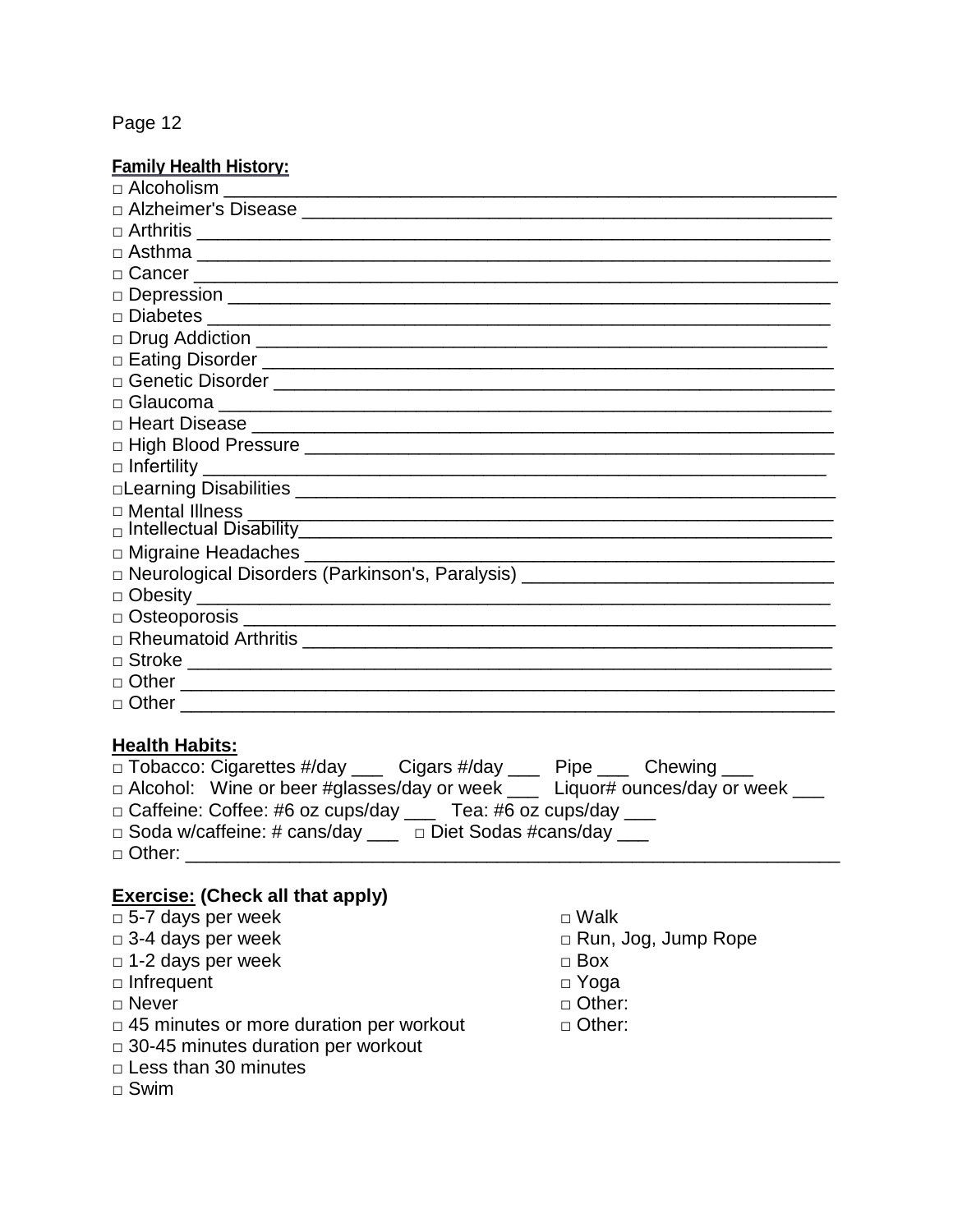| <b>Nutrition and Diet:</b><br>□ Vegetarian<br>$\Box$ Vegan<br>□ High Protein                                                   |   |    |              |
|--------------------------------------------------------------------------------------------------------------------------------|---|----|--------------|
| □ Salt Restriction<br>$\sqcap$ Low Fat Diet<br>□ Starch/Carbohydrate Restriction<br>$\Box$ The Zone Diet<br>$\Box$ Atkins Diet |   |    |              |
| □ Other: ___________________________<br>□ Other: __________________________________                                            |   |    |              |
| <b>Specific Food Restrictions:</b><br>□ Dairy □ Eggs □ Soy □ Corn □ All Gluten □ Wheat                                         |   |    | $\Box$ Sugar |
| Circle the level of stress you are experiencing on a scale of 1-10 (1 being the lowest):                                       |   |    |              |
| 3 4 5 6 7 8<br>$2^{\circ}$<br>$\mathbf 1$                                                                                      | 9 | 10 |              |
| Identify the major causes of stress (e.g., changes in job, work, residence or finances,                                        |   |    |              |
|                                                                                                                                |   |    |              |

#### **Listanyprescribed,overthe countermedicationsand/orsupplements youare taking**.

| Name of those presently taking | Dosage | For how long? | List any Medications/<br>Supplements you have<br>Taken during the past 5<br>Years: |
|--------------------------------|--------|---------------|------------------------------------------------------------------------------------|
|                                |        |               |                                                                                    |
|                                |        |               |                                                                                    |
|                                |        |               |                                                                                    |
|                                |        |               |                                                                                    |
|                                |        |               |                                                                                    |
|                                |        |               |                                                                                    |

□ Attach a piece of paper if needed.